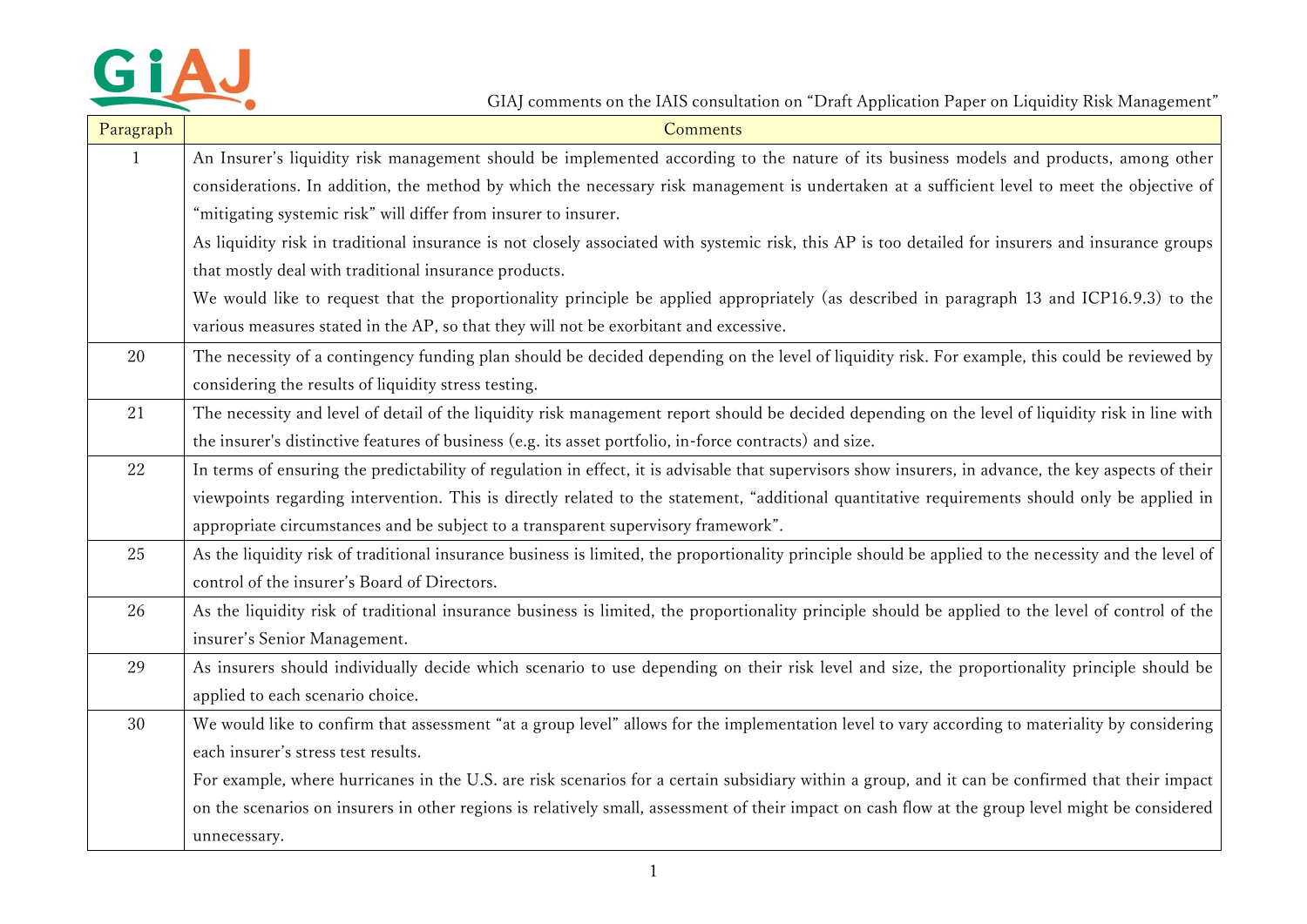

## GIAJ comments on the IAIS consultation on "Draft Application Paper on Liquidity Risk Management"

| Paragraph | Comments                                                                                                                                             |
|-----------|------------------------------------------------------------------------------------------------------------------------------------------------------|
| 31        | Rather than increasing patterns indiscreetly, time horizons for stress scenarios of groups and insurers with low systemic risk should be             |
|           | narrowed down to within the necessary range. It is sufficient to set a time horizon that corresponds to stress events with peak risks.               |
| 32        | Making overly conservative assumptions is unnecessary even in stress testing, and the utilization of borrowing via lines of credit should be         |
|           | allowed in scenarios where it is considered reasonable.                                                                                              |
| 36        | We do not think that all the elements described in paragraph 37 to 45 are necessary for uniform consideration. In addition, as the content of        |
|           | CF16.9. a.4 is similar to this paragraph in that it states that "The IAIG may consider", "should" should be replaced with "may" in this paragraph    |
|           | as well. Therefore, the sentence, "The following liquidity risk drivers should be considered when designing and assessing stresses:" should be       |
|           | revised as follows:                                                                                                                                  |
|           |                                                                                                                                                      |
|           | "When designing and assessing stress tests, the following liquidity risk drivers, for example, may be considered depending on the materiality of     |
|           | each element:"                                                                                                                                       |
| 46        | Based on the level of liquidity risk, the proportionality principle should be applied to the documentation of assets that an insurer includes in its |
|           | portfolio.                                                                                                                                           |
| 47        | Even though assets may lose value, as long as they are immediately convertible into cash, they should be included in the portfolio given the         |
|           | amount of loss.                                                                                                                                      |
|           | We propose revising "at little or no loss in value" to "generally at little or no loss in value", for example.                                       |
| 49        | As for vi and viii, vanilla corporate debt securities and common equity shares issued by a financial institution, or any of its affiliated entities, |
|           | should not be uniformly excluded because there could be cases where systemic risk such as banking does not emerge, and debt securities issued        |
|           | by these entities are still considered to be available.                                                                                              |
|           | Insurers, in particular, do not have cross-holdings of lines of credit like other financial sectors such as banking, so they are not affected        |
|           | significantly in terms of systemic risk. Therefore, debt securities issued by insurers can be included in the insurer's liquidity portfolio.         |
|           |                                                                                                                                                      |
|           | For example, imposing a haircut after inclusion in a portfolio, as stated in paragraph 55, could be a way.                                           |